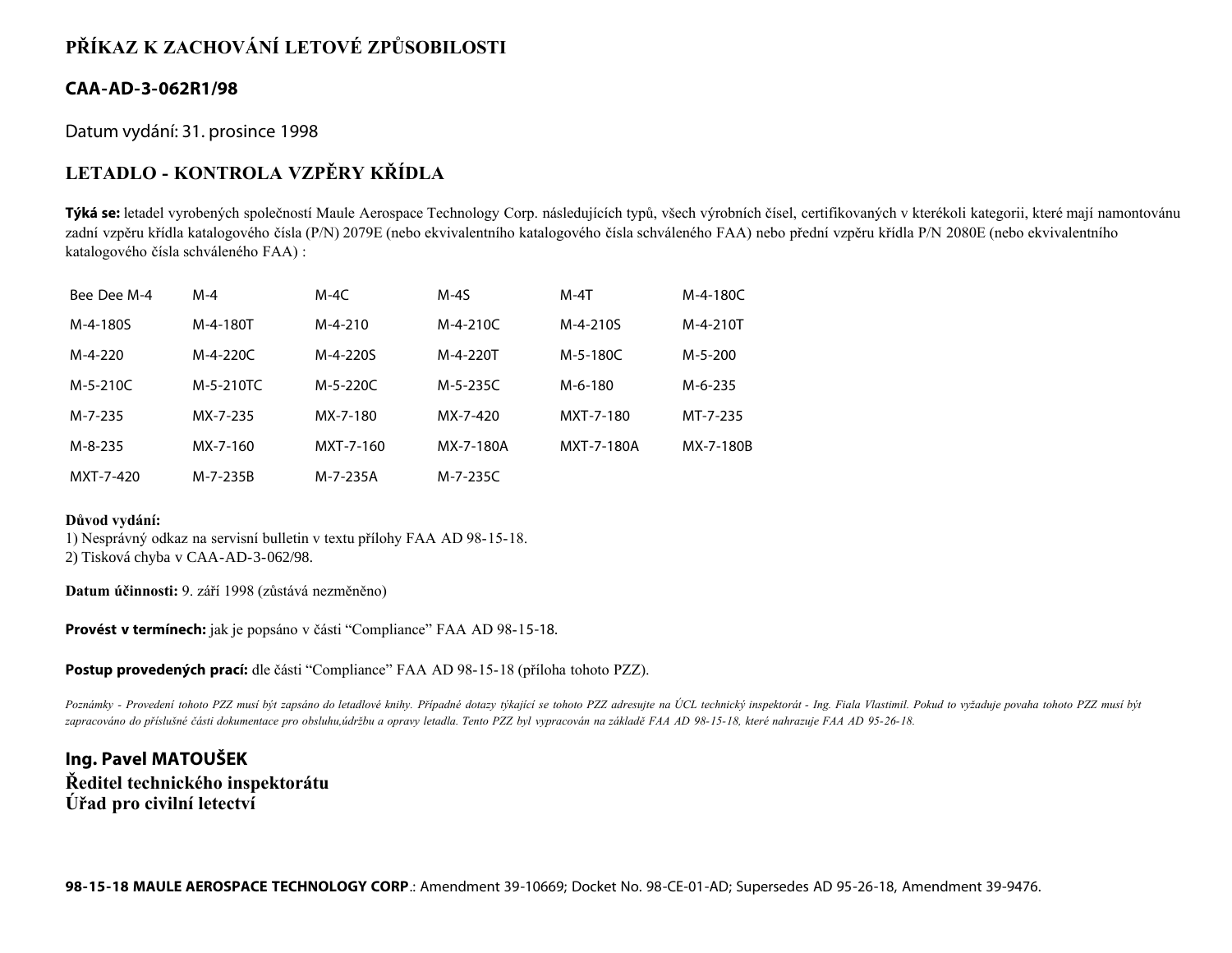**Applicability**: The following airplane models, all serial numbers, certificated in any category, that are equipped with part number (P/N) 2079E (or FAA-approved equivalent part number) rear wing lift struts or P/N 2080E (or FAA-approved equivalent part number) front wing lift struts:

| Bee Dee M-4   | $M - 4$   | $M-4C$    | $M-4S$    | $M-4T$     | M-4-180C  |
|---------------|-----------|-----------|-----------|------------|-----------|
| M-4-180S      | M-4-180T  | $M-4-210$ | M-4-210C  | M-4-210S   | M-4-210T  |
| M-4-220       | M-4-220C  | M-4-220S  | M-4-220T  | M-5-180C   | $M-5-200$ |
| $M-5-210C$    | M-5-210TC | M-5-220C  | M-5-235C  | M-6-180    | M-6-235   |
| M-7-235       | MX-7-235  | MX-7-180  | MX-7-420  | MXT-7-180  | MT-7-235  |
| $M - 8 - 235$ | MX-7-160  | MXT-7-160 | MX-7-180A | MXT-7-180A | MX-7-180B |
| MXT-7-420     | M-7-235B  | M-7-235A  | M-7-235C  |            |           |

NOTE 1: This AD does not apply to airplanes equipped with four Maule sealed lift struts, P/N 2200E and P/N 2201E. These sealed lift struts are identified by two raised weld spots on the upper end of the strut just below the serial number plate. Removal of the upper cuff is needed to locate the weld spots.

NOTE 2: This AD applies to each airplane identified in the preceding applicability provision, regardless of whether it has been modified, altered, or repaired in the area subject to the requirements of this AD. For airplanes that have been modified, altered, or repaired so that the performance of the requirements of this AD is affected, the owner/operator must request approval for an alternative method of compliance in accordance with paragraph (e) of this AD. The request should include an assessment of the effect of the modification, alteration, or repair on the unsafe condition addressed by this AD; and, if the unsafe condition has not been eliminated, the request should include specific proposed actions to address it.

**Compliance**: Required as indicated in the body of this AD, unless already accomplished.

To prevent failure of the wing lift struts caused by corrosion damage, which could eventually result in the wing separating from the airplane, accomplish the following:

NOTE 3: The paragraph structure of this AD is as follows:

Level 1: (a), (b), (c), etc. Level 2: (1), (2), (3), etc. Level 3: (i), (ii), (iii), etc.

Level 2 and Level 3 structures are designations of the Level 1 paragraph they immediately follow.

(a) Upon accumulating 2 years on a lift strut affected by this AD; within 3 calendar months after the effective date of this AD; or within 2 years after the last inspection accomplished in accordance with AD 95-26-18 (superseded by this action), whichever occurs later, remove the wing lift struts in accordance with the INSTRUCTIONS section of Maule Service Bulletin (SB) No. 11, dated October 30, 1995, and accomplish one of the following (the actions in either paragraph  $(a)(1)$ ,  $(a)(2)$ ,  $(a)(3)$ , or  $(a)(4)$ , including all subparagraphs, of this AD):

(1) Inspect the wing lift struts for corrosion in accordance with the INSPECTION PROCEDURE section of Maule SB No. 11, dated October 30, 1995.

(i) If no perceptible dents (as defined in the above SB) are found in the wing lift strut and no corrosion is externally visible, apply corrosion inhibitor to each strut in accordance with Maule SB No. 11, dated October 30, 1995. Re-inspect the wing lift struts at intervals not to exceed 24 calendar months provided no perceptible dents or external corrosion is found.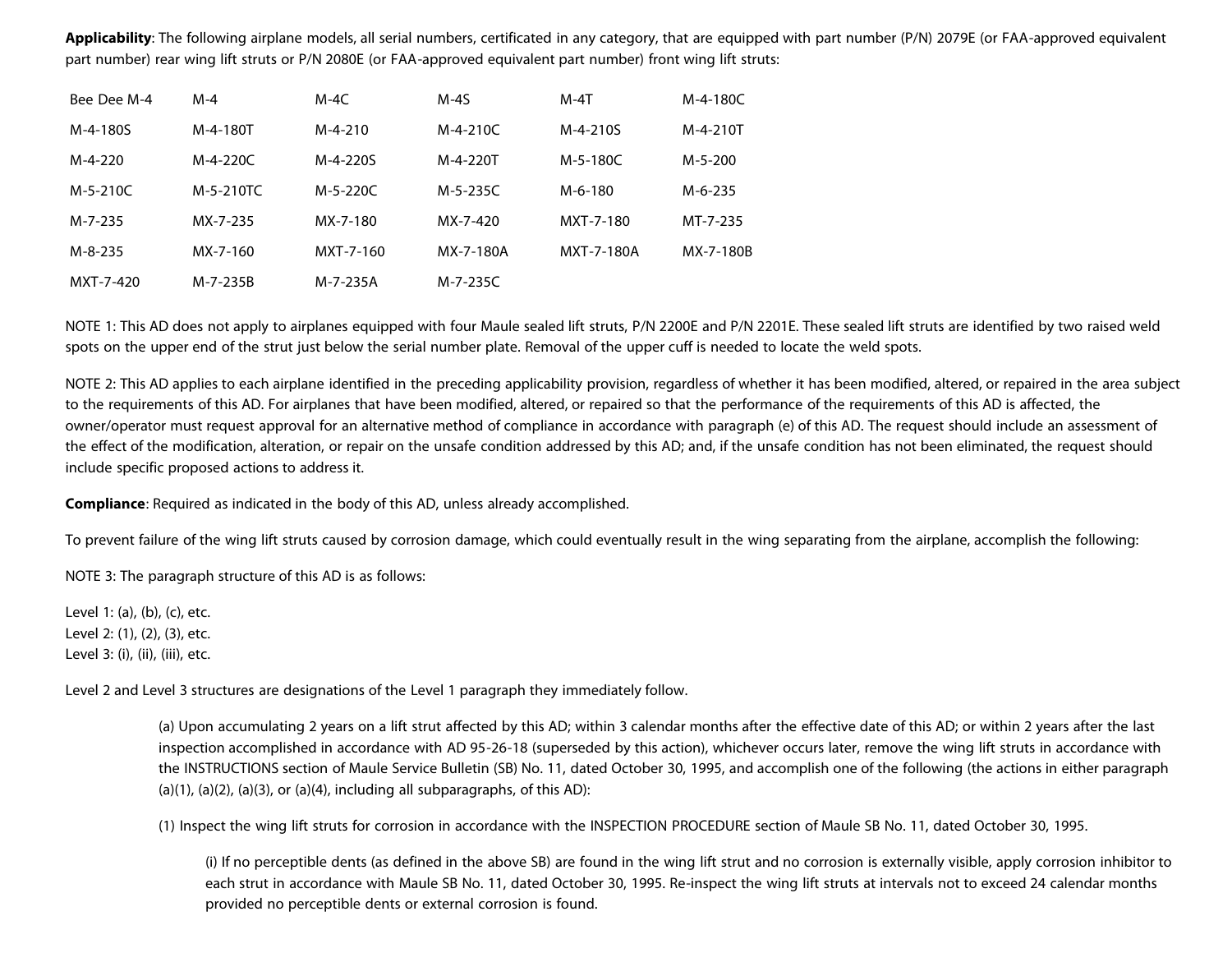(ii) If a perceptible dent (as defined in the above SB) is found in the wing lift strut or external corrosion is found, prior to further flight, accomplish one of the installations (and subsequent actions presented in each paragraph) specified in paragraphs (a)(3) and (a)(4) of this AD.

(2) Inspect the wing lift struts for corrosion in accordance with the Appendix to this AD. The inspection procedures in this Appendix must be accomplished by a Level 2 or Level 3 inspector certified using the guidelines established by the American Society for Non-destructive Testing, or MIL-STD-410.

(i) If no external corrosion is found and all requirements in the Appendix to this AD are met, prior to further flight, apply corrosion inhibitor to each strut in accordance with Maule SB No. 11, dated October 30, 1995. Reinspect the lift struts at intervals not to exceed 24 calendar months provided no external corrosion is found and all of the requirements included in the Appendix of this AD are met.

(ii) If external corrosion is found or if any of the requirements in the Appendix of this AD are not met, prior to further flight, accomplish one of the installations (and subsequent actions presented in each paragraph) specified in paragraphs (a)(3) and (a)(4) of this AD.

(3) Install original equipment manufacturer (OEM) part number wing lift struts (or FAA-approved equivalent part numbers) that have been inspected in accordance with the specifications presented in either paragraph (a)(1) or (a)(2) of this AD, and are found to be airworthy according to the inspection requirements included in these paragraphs. Accomplish this installation in accordance with the applicable maintenance manual. Thereafter, inspect these wing lift struts at intervals not to exceed 24 calendar months in accordance with the specifications presented in either paragraph (a)(1) or (a)(2) of this AD.

(4) Install new Maule sealed wing lift struts, P/N 2200E or P/N 2201E, as applicable (or FAA-approved equivalent part numbers) on each wing as specified in the INSTRUCTIONS section in Part II of Maule SB No. 11, dated October 30, 1995.

(b) If holes are drilled into the sealed wing lift strut assemblies installed as specified in paragraph (a)(4) of this AD in order to attach cuffs, door clips, or other hardware, inspect the wing lift struts at intervals not to exceed 24 calendar months using the procedures specified in either paragraph (a)(1) or (a)(2), including all subparagraphs, of this AD.

(c) The repetitive inspections required by this AD may be terminated after installing new wing lift strut assemblies as specified in paragraph (a)(4) of this AD provided no holes are drilled in these strut assemblies as specified in paragraph (b) of this AD.

(d) Special flight permits may be issued in accordance with sections 21.197 and 21.199 of the Federal Aviation Regulations (14 CFR 21.197 and 21.199) to operate the airplane to a location where the requirements of this AD can be accomplished.

(e) An alternative method of compliance or adjustment of the initial or repetitive compliance times that provides an equivalent level of safety may be approved by the Manager, Atlanta Aircraft Certification Office (ACO), One Crown Center, 1895 Phoenix Boulevard, suite 450, Atlanta, Georgia 30349.

(1) The request shall be forwarded through an appropriate FAA Maintenance Inspector, who may add comments and then send it to the Manager, Atlanta ACO.

(2) Alternative methods of compliance approved in accordance with AD 95-26-18 are considered approved as alternative methods of compliance for this AD.

NOTE 4: Information concerning the existence of approved alternative methods of compliance with this AD, if any, may be obtained from the Atlanta ACO.

(f) The removal, the lift strut inspection (in paragraph (a)(1) of this AD), the applications, and the installation required by this AD shall be done in accordance with Maule Service Bulletin No. 11, dated October 30, 1995. This incorporation by reference was previously approved by the Director of the Federal Register as of January 26, 1996 (61 FR 623, January 9, 1996). Copies may be obtained from Maule Aerospace Technology, Inc., 2099 GA Hwy. 133 South, Moultrie, Georgia 31768. Copies may be inspected at the FAA, Central Region, Office of the Regional Counsel, Room 1558, 601 E. 12<sup>th</sup> Street, Kansas City, Missouri, or at the Office of the Federal Register, 800 North Capitol Street, NW, suite 700, Washington, DC.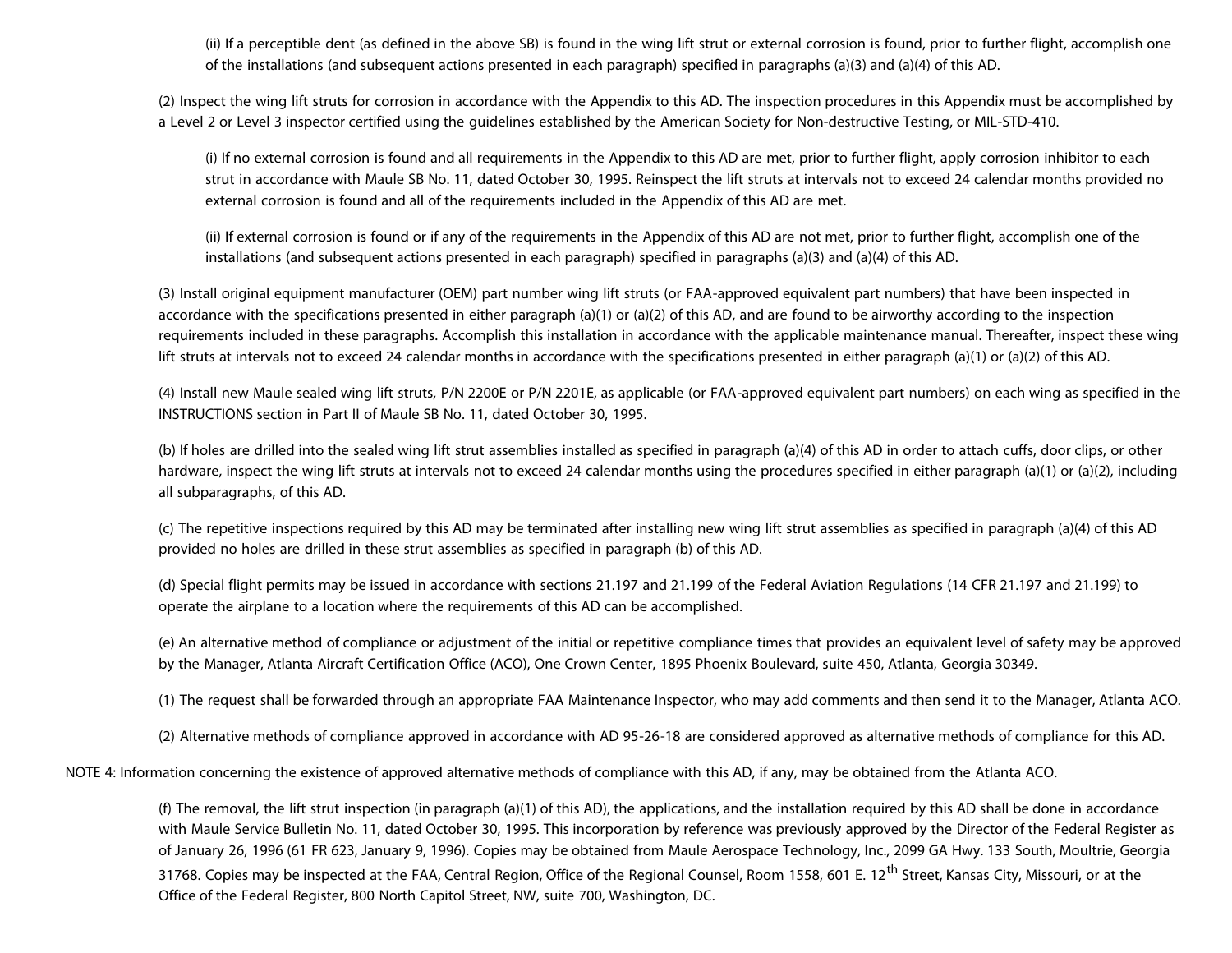(g) This amendment supersedes AD 95-26-18, Amendment 39-9476.

(h) This amendment becomes effective on September 9, 1998.

FOR FURTHER INFORMATION CONTACT: Cindy Lorenzen, Aerospace Engineer, FAA, Atlanta Aircraft Certification Office, One Crown Center, 1895 Phoenix Boulevard, suite 450, Atlanta, Georgia 30349; telephone: (770) 703-6078; facsimile: (770) 703-6097.

## **APPENDIX TO AD 98-15-18**

## **PROCEDURES AND REQUIREMENTS FOR ULTRASONIC INSPECTION OF MAULE WING LIFT STRUTS**

#### **EQUIPMENT REQUIREMENTS**

1. A portable ultrasonic thickness gauge or flaw detector with echo-to-echo digital thickness readout capable

of reading to 0.001 inch and an A-trace waveform display will be needed to accomplish this inspection.

2. An ultrasonic probe with the following specifications will be needed to accomplish this inspection:

10 MHz (or higher), 0.283 inch (or smaller) diameter dual element or delay line transducer designed for thickness gauging. The transducer and ultrasonic system shall be capable of accurately measuring the thickness of AISI 4340 steel down to 0.020 inch. An accuracy of  $+/-$  0.002 inch throughout a 0.020 inch to 0.050 inch thickness range while calibrating shall be the criteria for acceptance.

- 3. Either a precision machined step wedge made of 4340 steel (or similar steel with equivalent sound velocity) or at least three shim samples of same material will be needed to accomplish this inspection. One thickness of the step wedge or shim shall be less than or equal to 0.020 inch, one shall be greater than or equal to 0.050 inch and at least one other step or shim shall be between these two values.
- 4. Glycerin, light oil, or similar non-water based ultrasonic couplants are recommended in the setup and inspection procedures. Water-based couplants, containing appropriate corrosion inhibitors, may be utilized, provided they are removed from both the reference standards and the test item after the inspection procedure is completed and adequate corrosion prevention steps are then taken to protect these items.
- NOTE: Couplant is defined as "a substance used between the face of the transducer and test surface to improve transmission of ultrasonic energy across the transducer/strut interface."
- NOTE: If surface roughness due to paint loss or corrosion is present, the surface should be sanded or polished smooth before testing to assure a consistent and smooth surface for making contact with the transducer. Care shall be taken to remove a minimal amount of structural material. Paint repairs may be necessary after the inspection to prevent further corrosion damage from occurring. Removal of surface irregularities will enhance the accuracy of the inspection technique.

### **INSTRUMENT SETUP**

1. Set up the ultrasonic equipment for thickness measurements as specified in the instrument's user's manual. Because of the variety of equipment available to perform ultrasonic thickness measurements, some modification to this general setup procedure may be necessary. However, the tolerance requirement of step 13 and the record keeping requirement of step 14, must be satisfied.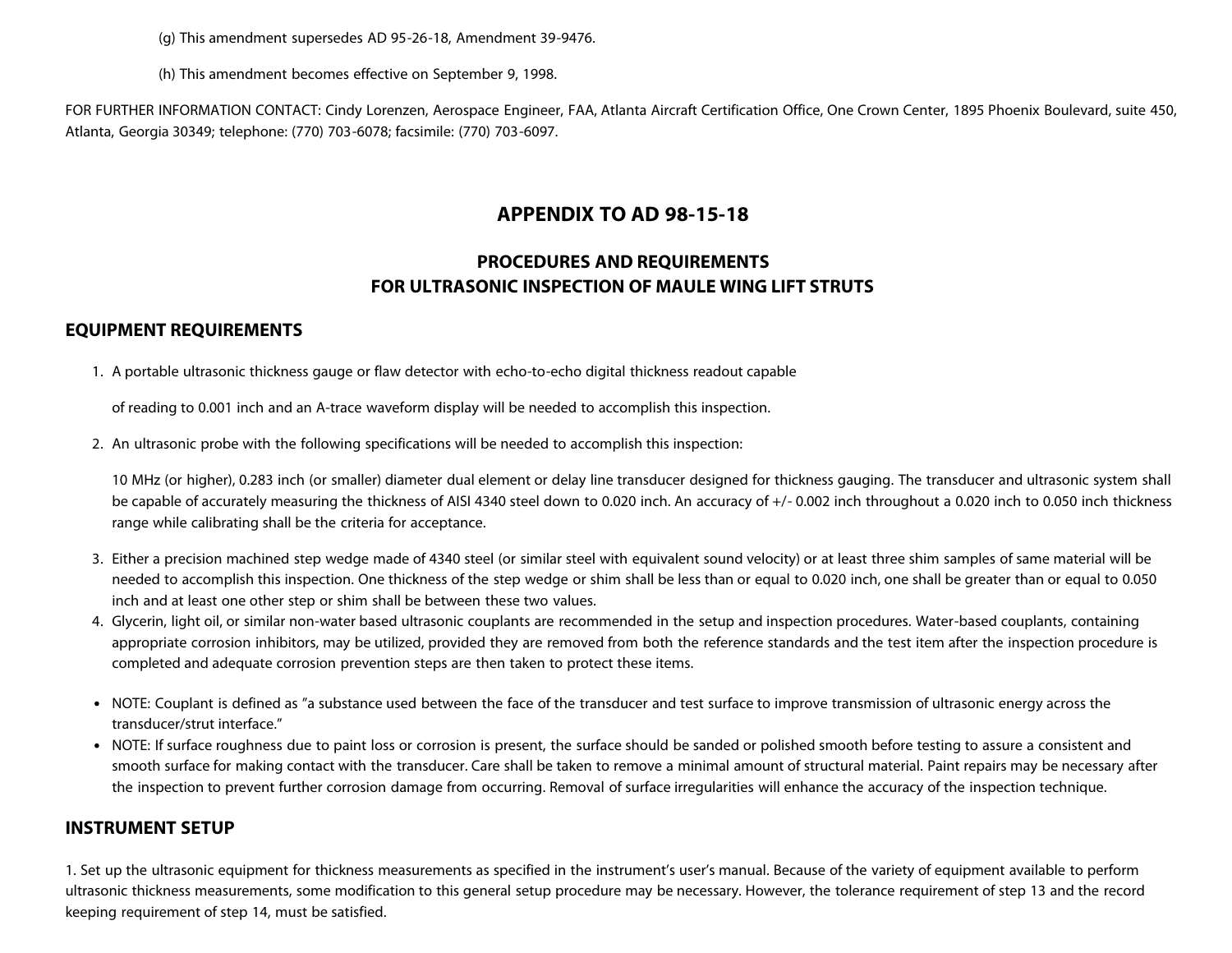2. If battery power will be employed, check to see that the battery has been properly charged. The testing

will take approximately two hours. Screen brightness and contrast should be set to match environmental conditions.

3. Verify that the instrument is set for the type of transducer being used, i.e. single or dual element, and that the frequency setting is compatible with the transducer.

4. If a removable delay line is used, remove it and place a drop of couplant between the transducer face and the delay line to assure good transmission of ultrasonic energy. Reassemble the delay line transducer and continue.

5. Program a velocity of 0.231 inch/microsecond into the ultrasonic unit unless an alternative instrument calibration procedure is used to set the sound velocity.

6. Obtain a step wedge or steel shims per item 3 of the **EQUIPMENT REQUIREMENTS**. Place the probe on the thickest sample using couplant. Rotate the transducer slightly back and forth to "ring" the transducer to the sample. Adjust the delay and range settings to arrive at an A-trace signal display with the first backwall echo from the steel near the left side of the screen and the second backwall echo near the right of the screen. Note that when a single element transducer is used, the initial pulse and the delay line/steel interface will be off of the screen to the left. Adjust the gain to place the amplitude of the first backwall signal at approximately 80% screen height on the A-trace.

7. "Ring" the transducer on the thinnest step or shim using couplant. Select positive half-wave rectified, negative half-wave rectified, or filtered signal display to obtain the cleanest signal. Adjust the pulse voltage, pulse width, and damping to obtain the best signal resolution. These settings can vary from one transducer to another and are also user dependent.

8. Enable the thickness gate, and adjust the gate so that it starts at the first backwall echo and ends at the second backwall echo. (Measuring between the first and second backwall echoes will produce a measurement of the steel thickness that is not affected by the paint layer on the strut). If instability of the gate trigger occurs, adjust the gain, gate level, and/or damping to stabilize the thickness reading.

9. Check the digital display reading and if it does not agree with the known thickness of the thinnest thickness, follow your instrument's calibration recommendations to produce the correct thickness reading. When a single element transducer is used this will usually involve adjusting the fine delay setting.

10. Place the transducer on the thickest step of shim using couplant. Adjust the thickness gate width so that the gate is triggered by the second backwall reflection of the thick section. If the digital display does not agree with the thickest thickness, follow your instruments calibration recommendations to produce the correct thickness reading. A slight adjustment in the velocity may be necessary to get both the thinnest and the thickest reading correct. Document the changed velocity value.

11. Place couplant on an area of the lift strut which is thought to be free of corrosion and "ring" the transducer to surface. Minor adjustments to the signal and gate settings may be required to account for coupling improvements resulting from the paint layer. The thickness gate level should be set just high enough so as not to be triggered by irrelevant signal noise. An area on the upper surface of the lift strut above the inspection area would be a good location to complete this step and should produce a thickness reading between 0.034-inch and 0.041-inch.

12. Repeat steps 8, 9, 10, and 11 until both thick and thin shim measurements are within tolerance and the lift strut measurement is reasonable and steady.

13. Verify that the thickness value shown in the digital display is within +/-0.002 inch of the correct value for each of the three or more steps of the setup wedge or shims. Make no further adjustments to the instrument settings.

14. Record the ultrasonic versus actual thickness of all wedge steps or steel shims available as a record of setup.

## **INSPECTION PROCEDURE**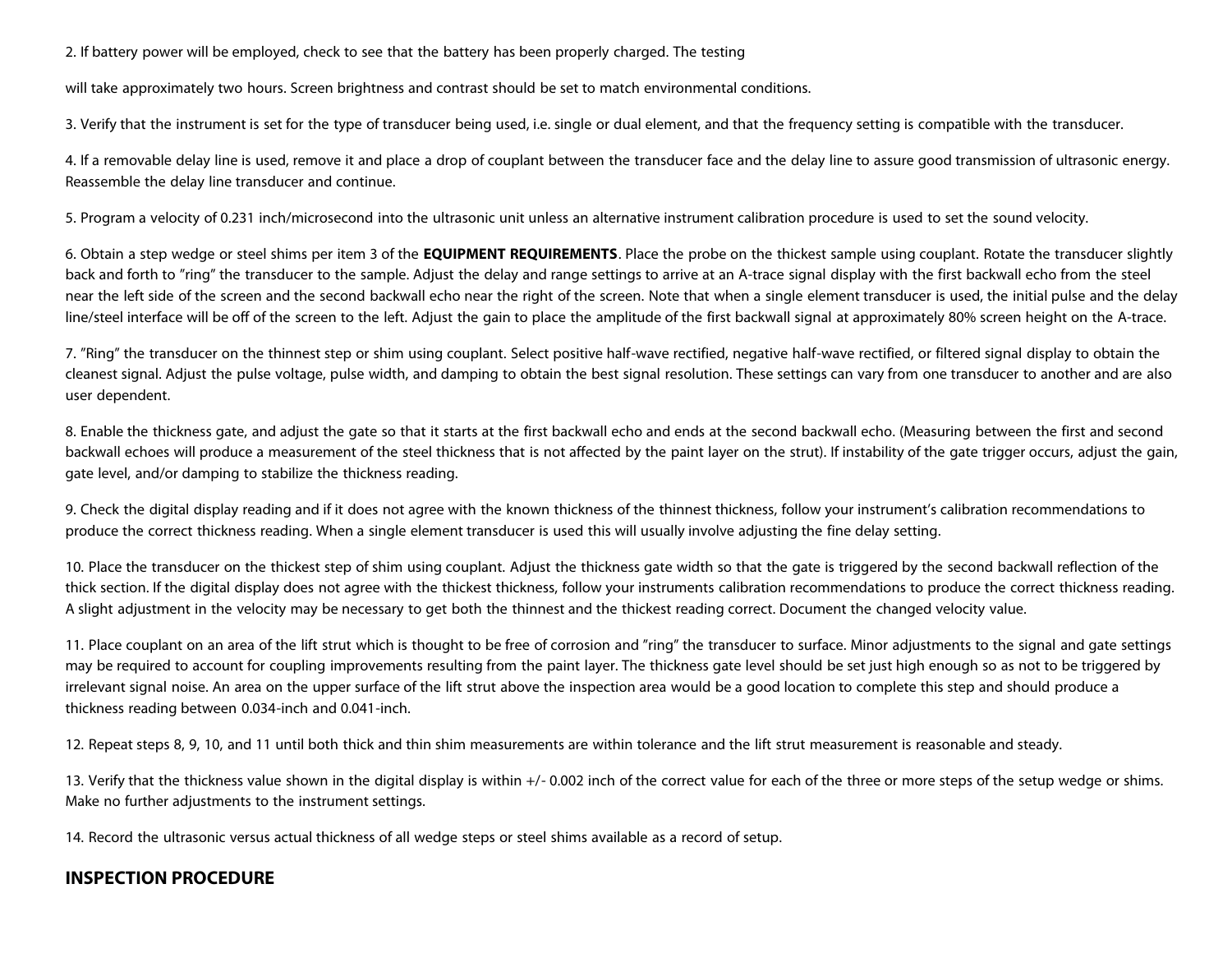1. Clean the lower 18 inches of the wing lift struts using a cleaner that will remove all dirt and grease. Dirt and grease will adversely affect the accuracy of the inspection technique. Light sanding or polishing may also be required to reduce surface roughness as noted in the EQUIPMENT REQUIREMENTS section.

2. Using a flexible ruler, draw a 1/4-inch grid on the surface of the first 11 inches from the lower end of the strut as shown in **Maule Service Bulletin No. 11, dated October 30, 1995**, as applicable. This can be done using a soft (#2) pencil and should be done on both faces of the strut. As an alternative to drawing a complete grid, make two rows of marks spaced every 1/4 inch across the width of the strut. One row of marks should be about 11 inches from the lower end of the strut, and the second row should be several inches away where the strut starts to narrow. Lay the flexible ruler between respective tick marks of the two rows and use tape or a rubber band to keep the ruler in place. See Figure 1.

3. Apply a generous amount of couplant inside each of the square areas or along the edge of the ruler. Re-application of couplant may be necessary.

4. Place the transducer inside the first square area of the drawn grid or at the first 1/4-inch mark on the ruler and "ring" the transducer to the strut. When using a dual element transducer, be very careful to record the thickness value with the axis of the transducer elements perpendicular to any curvature in the strut. If this is not done, loss of signal or inaccurate readings can result.

5. Take readings inside each square on the grid or at 1/4-inch increments along the ruler and record the results. When taking a thickness reading, rotate the transducer slightly back and forth and experiment with the angle of contact to produce the lowest thickness reading possible. Pay close attention to the A-scan display to assure that the thickness gate is triggering off of maximized backwall echoes.

.NOTE: A reading shall not exceed .041 inch. If a reading exceeds .041 inch, repeat steps 13 and 14 of the INSTRUMENT SETUP section before proceeding further.

6. If the A-trace is unsteady or the thickness reading is clearly wrong, adjust the signal gain and/or gate setting to obtain reasonable and steady readings. If any instrument setting is adjusted, repeat steps 13 and 14 of the INSTRUMENT SETUP section before proceeding further.

7. In areas where obstructions are present, take a data point as close to the correct area as possible.

NOTE: The strut wall contains a fabrication bead at approximately 40% of the strut chord. The bead may interfere with accurate measurements in that specific location.

8. A measurement of 0.024 inch or less shall require replacement of the strut prior to further flight.

9. If at any time during testing an area is encountered where a valid thickness measurement cannot be obtained due to a loss of signal strength or quality, the area shall be considered suspect. These areas may have a remaining wall thickness of less than 0.020 inch, which is below the range of this setup, or they may have small areas of localized corrosion or pitting present. The latter case will result in a reduction in signal strength due to the sound being scattered from the rough surface and may result in a signal that includes echoes from the pits as well as the backwall. The suspect area(s) shall be tested with a Maule "Fabric Tester" as specified in **Maule Service Bulletin No. 11, dated October 30, 1995.**

10. Record the lift strut inspection in the aircraft log book.